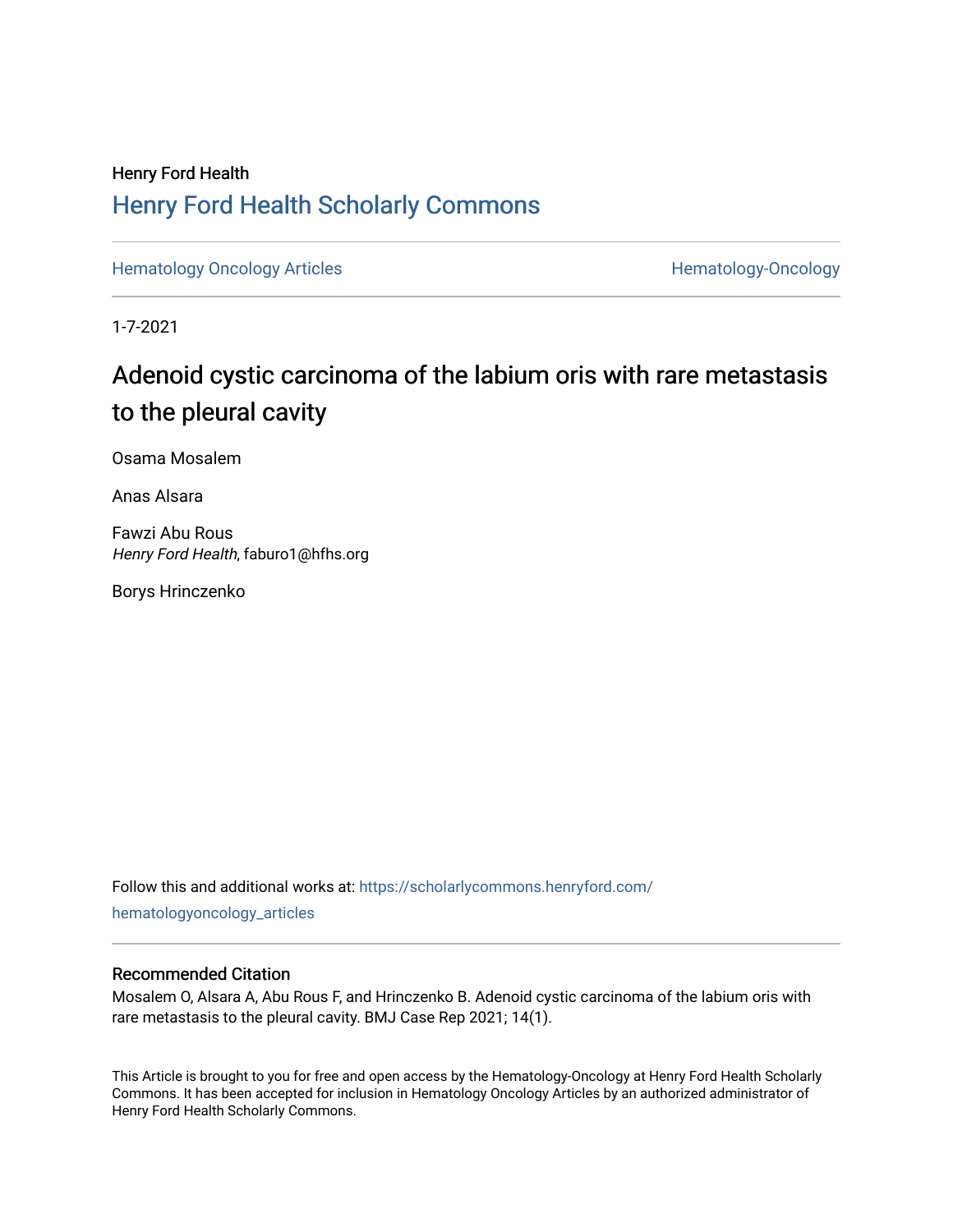# Adenoid cystic carcinoma of the labium oris with rare metastasis to the pleural cavity

Osama Mosalem, <sup>1,2</sup> Anas Alsara, <sup>3</sup> Fawzi Abu Rous, <sup>4</sup> Borys Hrinczenko<sup>5</sup>

#### **SUMMARY**

<sup>1</sup> Department of Medicine, Michigan State University, East Lansing, Michigan, USA <sup>2</sup>Department of Medicine, Sparrow Health System, Lansing, Michigan, USA <sup>3</sup> Hematology and Oncology, MidMichigan Health, Michigan State Unviersity, Midland, Michigan, USA 4 Hematology and Oncology, Henry Ford Hospital, Detroit, Michigan, USA <sup>5</sup>Hematology and Oncology, Michigan State University, Lansing, Michigan, USA

**Correspondence to** Dr Osama Mosalem; Mosalemo@msu.edu

Accepted 11 December 2020

A 57-year-old Southeast Asian woman with a remote history of adenoid cystic carcinoma (ACC) of the right labium superius oris (upper lip) presented to the hospital with vague epigastric pain. On workup, she was found to have multiple pleural nodules. Histopathology confirmed the diagnosis of metastatic ACC. After 8months of active surveillance, evidence of disease progression was found and the patient was started on pembrolizumab. Followup after starting pembrolizumab showed stable disease with no significant side effects.

#### **BACKGROUND**

Adenoid cystic carcinoma (ACC) accounts for approximately 10%–15% of all salivary gland tumours and [1](#page-3-0)% of head and neck cancers.<sup>1</sup> ACC is generally characterised by its lengthy course, indolent behaviour, delayed and silent metastasis.<sup>[1](#page-3-0)</sup> About 35%–50% of patients with this carcinoma develop distant metastases, usually to the lungs and less commonly to the liver and the bone. $^{2}$  $^{2}$  $^{2}$  ACC has a propensity for perineural invasion (PNI) and extension beyond surgical margins.<sup>2</sup> Pleural metastasis is extremely rare and has been reported only in a few case reports.<sup>34</sup> Despite being a slow-growing tumour, ACC is associated with a high risk of mortality and treatment is usually challenging.

#### **CASE PRESENTATION**

The patient is a 57-year-old Southeast Asian woman with a history of ACC of the right labium superius oris (upper lip), status post surgical resection



**Figure 1** Chest X-ray showing a large left side pleural effusion (arrow).



**Figure 2** Positron emission tomography CT scan showing a large left pleural effusion with numerous hypermetabolic pleural-based nodules in the left hemithorax consistent with malignancy (arrows).

<span id="page-1-1"></span>followed by reconstruction and then adjuvant radiation therapy 18 years ago in Singapore. The patient moved to the USA in 2010 and presented to the emergency department in August 2019 for evaluation of epigastric and left upper quadrant abdominal pain. The patient was in her usual state of good health until 12hours before presentation when she started reporting of abdominal pain, nausea and vomiting. A review of systems was significant for intermittent dyspnoea on exertion. The patient vital signs were stable. Physical examination was significant for decreased breath sounds at the left lung base, with dullness to percussion. There was mild tenderness on palpation of the epigastric region but no guarding or rigidity.

#### **INVESTIGATIONS**

Laboratory studies showed haemoglobin 134 g/L, white cell count  $5.4 \times 10^9$ /L, troponin 5 ng/mL, beta natriuretic peptide 50 pg/mL and lipase 40 µg/L. ECG revealed sinus rhythm with no ST-segment changes. Chest X-ray revealed a large left side pleural effusion [\(figure](#page-1-0) 1)*.* Echocardiography showed a normal ejection fraction of 55%–60% with mild left ventricular hypertrophy. Ultrasound of the abdomen was negative for cholecystitis or pancreatitis. A CT of the abdomen revealed numerous pleural-based lung nodules involving the left lung, associated with a moderate to large left pleural effusion. Due to the presence of pleuralbased lung nodules on CT scan and the patient's remote history of malignancy, a positron emission tomography (PET) scan was ordered. This revealed a large left pleural effusion with numerous hypermetabolic pleural-based nodules (maximum standardised fluorodeoxyglucose (FDG) uptake value 7) in the left hemithorax consistent with malignancy [\(figure](#page-1-1) 2)*.* A therapeutic and diagnostic

**BMI** 

237622

<span id="page-1-0"></span>**To cite:** Mosalem O, Alsara A, Abu Rous F, et al. BMJ Case Rep 2021;**11**:e237622. doi:10.1136/bcr-2020-

Check for updates

© BMJ Publishing Group Limited 2021. No commercial re-use. See rights and permissions. Published by BMJ.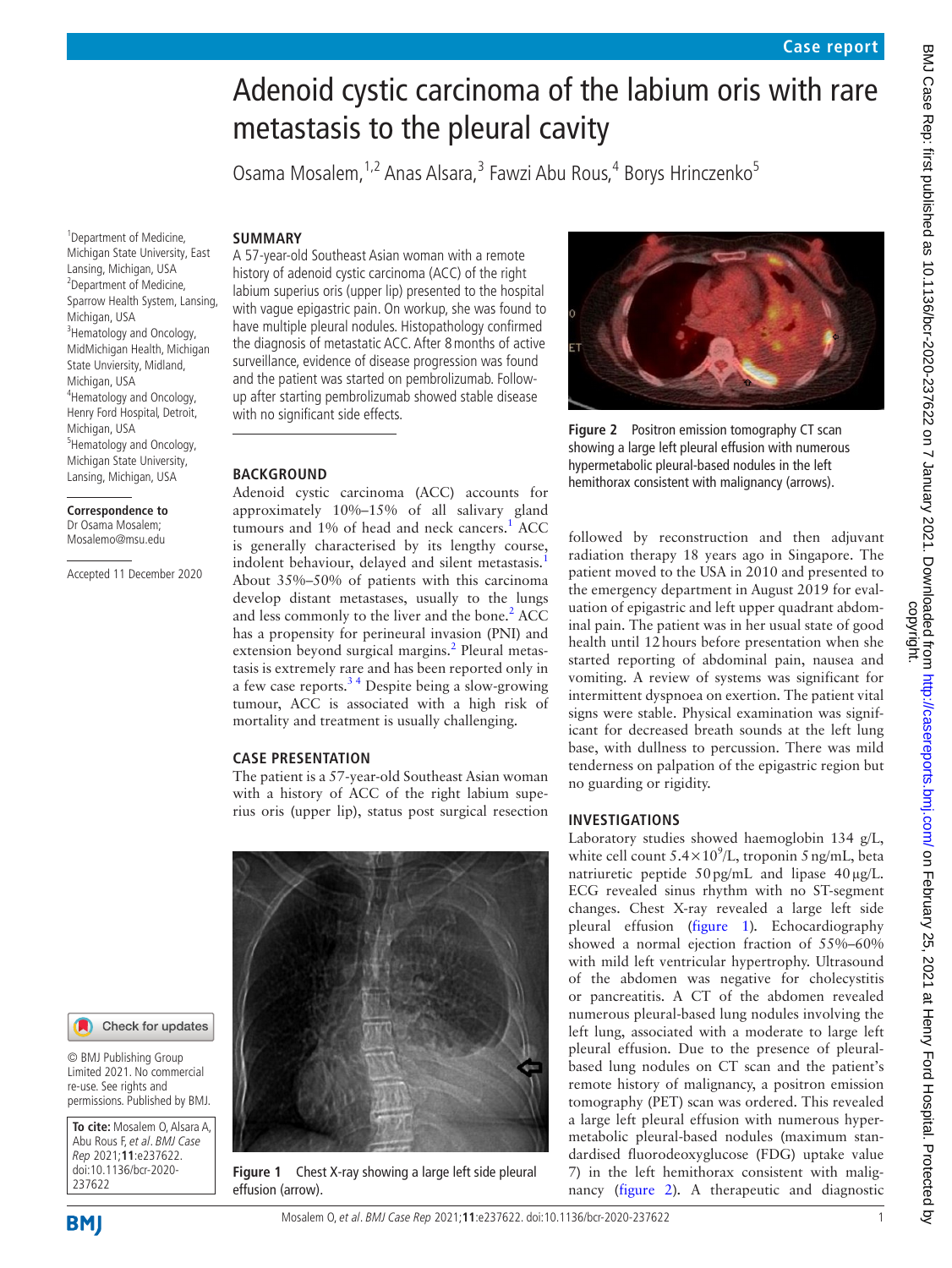

**Figure 3** Pathology with microscopy showing infiltrating epithelioid neoplasm composed of columnar and cuboidal cells suggestive of large cell carcinoma (arrows).

<span id="page-2-0"></span>thoracentesis of the left pleural effusion was negative for malignancy by cytological analysis. Due to the unclear aetiology of the pleural effusion, a video-assisted thoracoscopic surgery with biopsy of the pleural nodules, talc pleurodesis and placement of a pleural drainage catheter (PleurX) were done.

Biopsy showed an infiltrating epithelioid neoplasm composed of columnar and cuboidal cells consistent with metastatic large cell carcinoma [\(figure](#page-2-0) 3). Immunohistochemistry (IHC) staining demonstrated scattered immunoreactivity for pan-cytokeratin AE1/AE3 and CAM 5.2 with a rare cell demonstrating immunoreactivity for CK7. Diffuse strong immunoreactivity was noted for CK5/6, CD-117 and P63 with lesser immunoreactivity noted for p53. The neoplastic cells did not demonstrate immunoreactivity for keratin 20 (CK20), epithelial membrane antigen (EMA), thyroid transcription factor (TTF1) or calretinin, and the Ki-67 proliferation rate was >10%. Based on the presence of the Cytokeratin 7 (CK-7), anti-cytokeratin (CAM 5.2), CD117, p63 and pan-cytokeratin, this IHC staining pattern was suggestive of ACC. Cytogenetics and next-generation molecular sequencing of the tumour cells revealed chromosomal rearrangement for myelobastosis viral oncogene homolog (MYB) and nuclear factor I/B (NFIB) (MYB-NFIB) and also copy number gain of mousedouble-minute 4 (MDM4). Microsatellite instability status was high (MSI-H), and programmed death-ligand 1 receptor status was negative.

#### **DIFFERENTIAL DIAGNOSIS**

Our initial differential diagnosis for this patient presenting with epigastric and abdominal pain included cholecystitis, pancreatitis and myocardial infarction. These diagnoses were excluded based on the workup mentioned above. The presence of pleural effusion on CXR suggested the diagnosis of heart failure; however, it was ruled out when Brain natriuretic peptide (BNP) and echocardiogram were normal. The presence of pleural-based lung nodules on CT scan, in addition to the patient's remote history of malignancy, led us to believe that this could be a neoplastic process; hence the PET scan was ordered and again showed only the pleural nodules without any other lesions. At that point, our differential diagnosis was primary pleural malignancy versus metastasis of unknown origin. After taking biopsies of the nodules and pathological evaluation, the final diagnosis of metastatic ACC was made.

#### **TREATMENT**

The case was reviewed at our multidisciplinary tumour board, and given that the patient was asymptomatic, the consensus



<span id="page-2-1"></span>**Figure 4** (A) Pre-treatment CT of the chest o inFebruary 2020 showing progression of the left lung pleural-based nodules with the largest measuring 10×6mm in dimension. (B) Repeat chest CT in June 2020 after pembrolizumab showing stable disease (arrows).

decision was active surveillance with periodic clinical evaluations and serial CT imaging to be done every 3–6months. CT scans at 3 and 6months showed stable disease.

#### **OUTCOME AND FOLLOW-UP**

On the eighth month of follow-up, the patient developed worsening abdominal pain. A CT scan of the chest, abdomen and pelvis showed progression of the left pleural disease and a new right lung nodule [\(figure](#page-2-1) 4A). After a discussion with the family, and due to the progression of her disease, we decided to start treatment with pembrolizumab 200mg intravenously every 3weeks.

The patient received three treatments so far with her most recent imaging study (CT scan of the chest) at 2 and 4months of follow-up showed stable appearance of the lung nodules ([figure](#page-2-1) 4B). Clinically, she is doing well only with intermittent left-sided lower rib pain.

Case timeline appears in [table](#page-3-3) 1.

#### **DISCUSSION**

ACC comprises around 10%–15% of salivary gland tumours and approximately 1% of oral and maxillofacial tumours.<sup>1</sup> The usual primary site of ACC is in the parotid glands; other less common sites include secretory glands in the trachea, the lacrimal glands and the external auditory canal. $<sup>1</sup>$  $<sup>1</sup>$  $<sup>1</sup>$  ACC is generally characterised</sup> by its lengthy course, indolent behaviour with delayed and silent metastasis.<sup>[1](#page-3-0)</sup> ACC is similar to other head and neck cancers in that it has a propensity to PNI and extension beyond surgical margins.<sup>[2](#page-3-1)</sup> The most common clinical presentation of ACC is an asymptomatic slowly growing mass in the head and neck, while pain and paresthesia may reflect PNI.

Distant metastasis of ACC is more frequent than locore-gional spread with an incidence of approximately 35%–50%.<sup>[2](#page-3-1)</sup> van Weert *et al* described 105 patients with ACC, of which 44 developed distant metastasis.<sup>[5](#page-3-4)</sup> The lungs were the most common site of distant metastasis in 93%, followed by the liver and the bones.<sup>[5](#page-3-4)</sup> Metastatic ACC to the pleural cavity with an isolated pleural effusion is exceedingly rare, and to the best of our knowledge it has been described in only two case reports.<sup>3</sup>

The majority of metastatic disease in ACC develops within  $5$  years of diagnosis.<sup>5</sup> The mechanism for the spread of ACC is believed to be related to positive tumour margins, PNI, the presence of nodal disease and advanced local disease.<sup>[5 6](#page-3-4)</sup> Van Weert *et al* also reported that distant metastasis occurred in some cases despite reasonable locoregional control, suggesting unapparent micrometastasis at the time of surgical intervention.<sup>[5](#page-3-4)</sup> Patients with lung metastasis have been found to have a more extended survival period compared with those with liver or bone metastasis.<sup>[1](#page-3-0)</sup>

MYB translocations are the most frequent mutations found on chromosomal analysis of ACC.<sup>[7](#page-3-5)</sup> The translocation  $t(6,9)$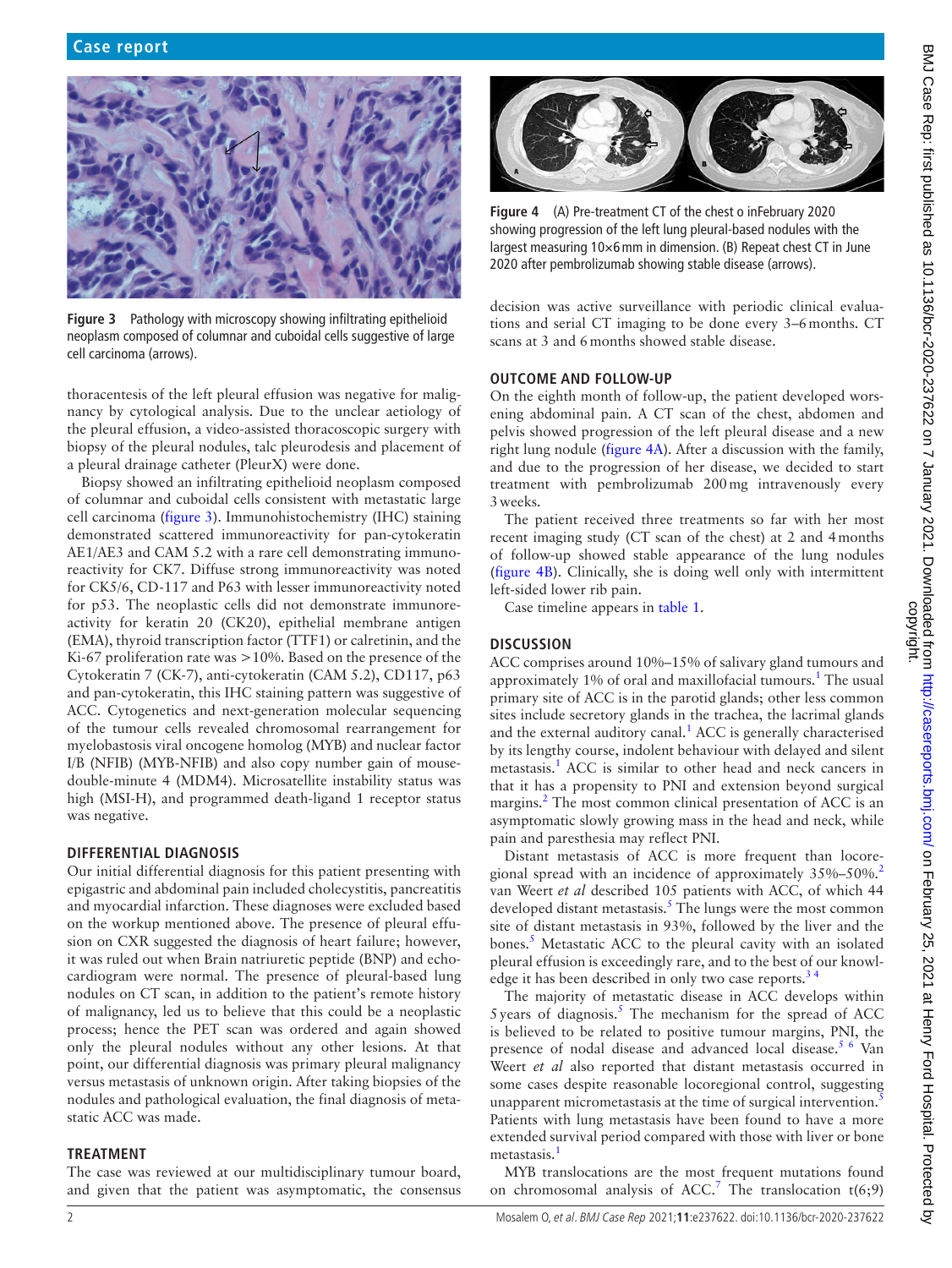<span id="page-3-3"></span>

| Table 1<br>Case timeline |                                                                                                                                                                                                                                                                                                                                                      |
|--------------------------|------------------------------------------------------------------------------------------------------------------------------------------------------------------------------------------------------------------------------------------------------------------------------------------------------------------------------------------------------|
| 2002                     | Underwent surgical resection followed by reconstruction and then adjuvant radiation therapy of adenoid cystic carcinoma (ACC) of the right labium<br>superius oris (upper lip)                                                                                                                                                                       |
| August 2019              | Presented with vague epigastric pain and was found to have a large left pleural effusion with numerous hypermetabolic pleural-based nodules.<br>Underwent video-assisted thoracoscopic surgery with biopsy of the pleural nodules, talc pleurodesis and placement of a pleural drainage catheter<br>(PleurX). Biopsy consistent with metastatic ACC. |
| 2020                     | September 2019–February Active surveillance with periodic clinical evaluations and serial imaging done every 3–6 months that showed stable disease.                                                                                                                                                                                                  |
| February 2020            | CT of the chest showed progression of the left pleural disease and a new right lung nodule.                                                                                                                                                                                                                                                          |
| <b>March 2020</b>        | Treatment with pembrolizumab 200 mg every 3 weeks.                                                                                                                                                                                                                                                                                                   |
| June 2020-till present   | Repeat CT of the chest showed resolution of the right lung nodule and interval decrease in the size of the left pleural-based nodules.                                                                                                                                                                                                               |

(q22-23;p23-24) that results in a fusion of the two transcription factor genes MYB and NFIB is detectable in half of the ACC's cases.[7](#page-3-5) The biological significance of MYB overexpression is an upregulation of many target genes, including vascular endothelial growth factor (VEGF) A, fibroblast growth factor receptor 2 and KIT compared with normal salivary glands.<sup>8</sup> Unlike other head and neck cancers where tumour suppressor p53 mutations are frequent, it has been identified only in approximately 5% of ACC cases.<sup>69</sup> Biomarkers, such as VEGF, p53 and KIT, have been associated with aggressive disease and poor prognosis.<sup>[1](#page-3-0)</sup> Moreover, alterations of NOTCH signalling pathways have also been found to be associated with an unfavourable prognosis.<sup>[7](#page-3-5)</sup> Our patient had the MYB-NFIB mutation as well as copy number gain of MDM4.

Metastatic ACC is usually incurable, and treatment is mostly directed towards palliation.<sup>[10](#page-3-8)</sup> Due to the lack of effective treatment options for metastatic disease, active surveillance of the disease is recommended in asymptomatic patients with a slow rate of metastatic tumour progression.<sup>11 12</sup> Palliative chemotherapy for metastatic ACC can be given in the event of disease progression or the presence of physical symptoms.[10](#page-3-8) A combination of cyclophosphamide, doxorubicin and cisplatin is the most commonly studied regimen with a response rate of up to 50%; however, this regimen is highly toxic[.12](#page-3-10) For subsequent lines of treatment, targeted therapy may be considered. Lenvatinib, a VEGF tyrosine kinase inhibitor, is a promising treatment option for recurrent or metastatic ACC. $\rm{^{8}}$  $\rm{^{8}}$  $\rm{^{8}}$  In a single-arm study of 33 patients with recurrent ACC, lenvatinib resulted in a partial response in 16% and stable disease in 75% of the patients.<sup>8</sup>

Initially, our patient underwent pleurodesis, and she was asymptomatic following the procedure. Therefore, we decided to observe her disease with serial CT scans. After evidence of disease progression and recurrence of symptoms, we started her on treatment with the immune checkpoint inhibitor pembrolizumab. Her tumour was MSI-H, and thereby, she was a candidate for treatment with pembrolizumab.

Pembrolizumab is a programmed cell death-ligand (PD-L1) monoclonal antibody that reverses T-cell suppression and induces an antitumour response.<sup>[13](#page-3-11)</sup> Pembrolizumab was recently approved for the treatment of unresectable or metastatic solid tumours with MSI-H expression regardless of the histology of the tumour or the tumour site. $13$  To the best of our knowledge, pembrolizumab has not been previously reported as a treatment for ACC.

Our patient received three treatments so far with pembrolizumab and her most recent CT imaging studies at 2 and 4months of follow-up showed stable appearance of the size of the pleuralbased nodules. Clinically, she is doing well only with intermittent left-sided lower rib pain.

#### **Learning points**

- ► Adenoid cystic carcinoma is an indolent malignancy, and metastatic disease can present many years following the management of the primary tumour.
- ► Chromosomal analysis and examining for microsatellite instability are essential because they help to guide management on the progression of the disease.
- ► Pembrolizumab, a programmed death-ligand 1 checkpoint inhibitor, can be offered to patients with high microsatellite instability tumours regardless of tumour histology or origin.

**Contributors** OM and AA created the initial manuscript. BH and FAR reviewed and edited the manuscript.

**Funding** The authors have not declared a specific grant for this research from any funding agency in the public, commercial or not-for-profit sectors.

**Competing interests** None declared.

**Patient consent for publication** Next of kin consent obtained.

**Provenance and peer review** Not commissioned; externally peer reviewed.

#### **REFERENCES**

- <span id="page-3-0"></span>1 Dillon PM, Chakraborty S, Moskaluk CA, et al. Adenoid cystic carcinoma: a review of recent advances, molecular targets, and clinical trials. [Head Neck](http://dx.doi.org/10.1002/hed.23925) 2016;38:620–7.
- <span id="page-3-1"></span>2 Pinakapani R, Chaitanya NC, Lavanya R. Adenoid cystic carcinoma of the head and neck-literature review. Quality in Primary Care 2015;23.
- <span id="page-3-2"></span>3 Birnbaum B, Oron M, Mina BA. Diffuse pleural metastases as a manifestation of recurrence in adenoid cystic carcinoma. Am J Respir Crit Care Med 2018.
- 4 Torre W, Comellas M, Cuesta M. Massive pleural effusion as isolated manifestation of metastatic spread of salivary adenoid cystic carcinoma. [Respir Med](http://dx.doi.org/10.1016/S0954-6111(97)90053-6) 1997;91:169-70.
- <span id="page-3-4"></span>5 van Weert S, Reinhard R, Bloemena E, et al. Differences in patterns of survival in metastatic adenoid cystic carcinoma of the head and neck. [Head Neck](http://dx.doi.org/10.1002/hed.24613) 2017;39:456–63.
- <span id="page-3-7"></span>6 Terhaard CHJ, Lubsen H, Van der Tweel I, et al. Salivary gland carcinoma: independent prognostic factors for locoregional control, distant metastases, and overall survival: results of the Dutch head and neck oncology cooperative group. [Head Neck](http://dx.doi.org/10.1002/hed.10400) 2004;26:681–93.
- <span id="page-3-5"></span>7 Ho AS, Ochoa A, Jayakumaran G, et al. Genetic hallmarks of recurrent/metastatic adenoid cystic carcinoma. [J Clin Invest](http://dx.doi.org/10.1172/JCI128227) 2019;129:4276-89
- <span id="page-3-6"></span>8 Tchekmedyian V, Sherman EJ, Dunn L, et al. Phase II study of lenvatinib in patients with progressive, recurrent or metastatic adenoid cystic carcinoma. *[J Clin Oncol](http://dx.doi.org/10.1200/JCO.18.01859)* 2019;37:1529–37.
- 9 Prabakaran PJ, Javaid AM, Swick AD, et al. Radiosensitization of adenoid cystic carcinoma with MDM2 inhibition. [Clin Cancer Res](http://dx.doi.org/10.1158/1078-0432.CCR-17-0969) 2017;23:6044-53.
- <span id="page-3-8"></span>10 Sung M-W, Kim KH, Kim J-W, et al. Clinicopathologic predictors and impact of distant metastasis from adenoid cystic carcinoma of the head and neck. Arch Otolaryngol [Head Neck Surg](http://dx.doi.org/10.1001/archotol.129.11.1193) 2003;129:1193–7.
- <span id="page-3-9"></span>11 Xu MJ, Wu TJ, van Zante A, et al. Mortality risk after clinical management of recurrent and metastatic adenoid cystic carcinoma. [J Otolaryngol Head Neck Surg](http://dx.doi.org/10.1186/s40463-018-0273-z) 2018;47:28.
- <span id="page-3-10"></span>12 Debaere D, Vander Poorten V, Nuyts S, et al. Cyclophosphamide, doxorubicin, and cisplatin in advanced salivary gland cancer. [B-ENT](http://www.ncbi.nlm.nih.gov/pubmed/http://www.ncbi.nlm.nih.gov/pubmed/21563549) 2011;7:1–6.
- <span id="page-3-11"></span>13 DT L, Uram JN, Wang H. PD-1 blockade in tumors with mismatch-repair deficiency. N [Eng J Med](http://dx.doi.org/10.1056/NEJMoa1500596) 2015;372:2509–20. doi:10.1056/NEJMoa1500596